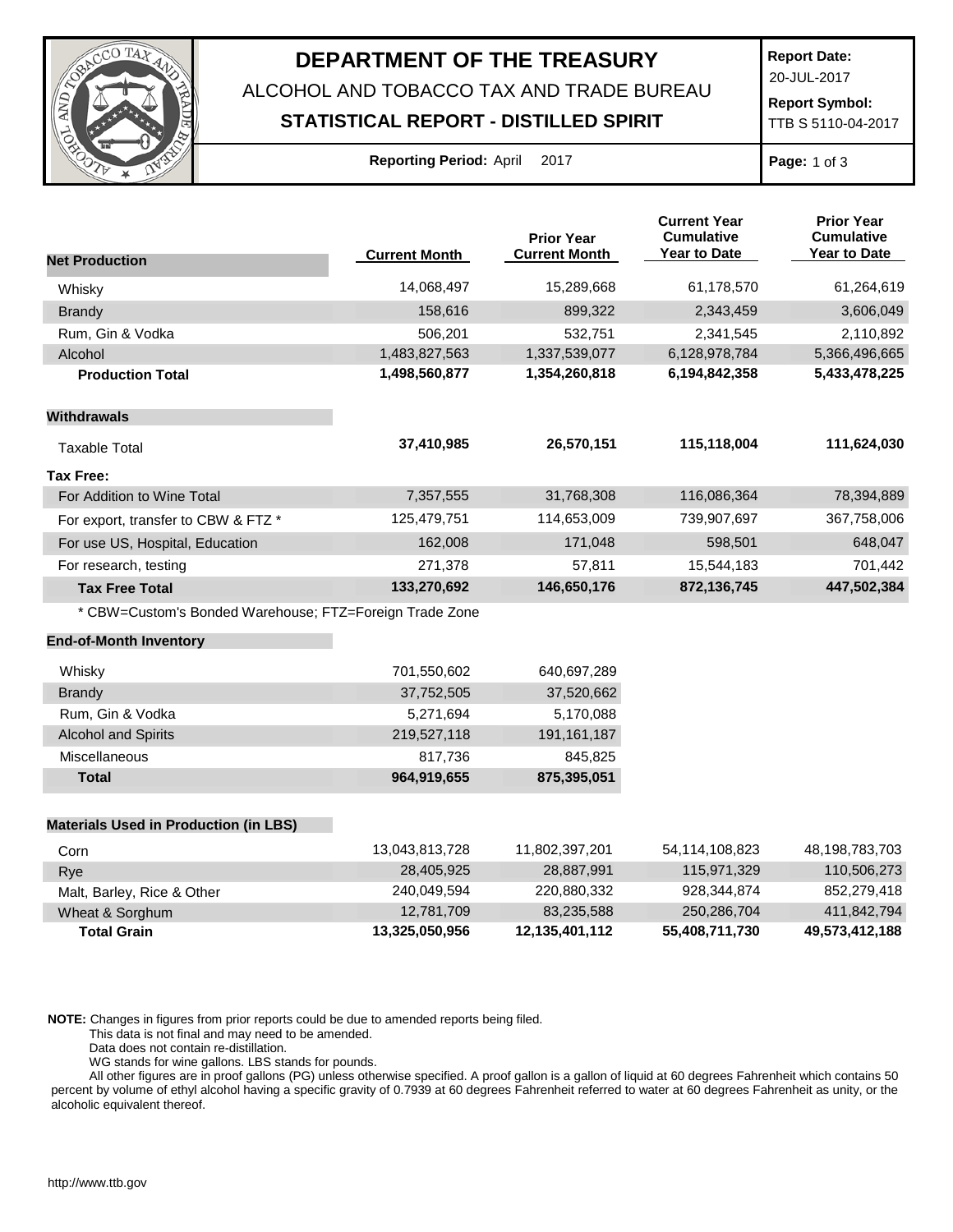## **STATISTICAL REPORT - DISTILLED SPIRIT** TTB S 5110-04-2017 **Page:** <sup>2</sup> of 3

|                                                 | <b>Current Month</b> | <b>Prior Year</b><br><b>Current Month</b> | <b>Current Year</b><br><b>Cumulative</b><br><b>Year to Date</b> | <b>Prior Year</b><br><b>Cumulative</b><br><b>Year to Date</b> |
|-------------------------------------------------|----------------------|-------------------------------------------|-----------------------------------------------------------------|---------------------------------------------------------------|
| <b>Bottled For Domestic Use (in WG)</b>         |                      |                                           |                                                                 |                                                               |
| Whisky                                          | 6,062,206            | 6,288,012                                 | 26,813,994                                                      | 24,662,040                                                    |
| <b>Brandy</b>                                   | 1,498,329            | 1,192,306                                 | 7,134,305                                                       | 5,039,837                                                     |
| Imported Rum                                    | 2,835,055            | 3,675,095                                 | 14,352,279                                                      | 15,248,707                                                    |
| Gin                                             | 919,513              | 1,005,724                                 | 3,487,548                                                       | 3,755,858                                                     |
| Vodka                                           | 10,375,627           | 9,861,233                                 | 43.372.833                                                      | 40,341,640                                                    |
| Cordials                                        | 5,103,219            | 5,040,457                                 | 22,529,970                                                      | 20,839,469                                                    |
| Cocktails                                       | 1,142,660            | 1,232,053                                 | 4,144,734                                                       | 4,360,173                                                     |
| Tequila                                         | 1,023,337            | 1,226,910                                 | 5,008,843                                                       | 5,196,392                                                     |
| Alcohol, Neutral Spirits & Miscellaneous        | 143,670              | 145,239                                   | 558,276                                                         | 602,997                                                       |
| <b>Non-Whisky Total</b>                         | 23,041,410           | 23,379,017                                | 100,588,788                                                     | 95,385,073                                                    |
| <b>Total Whisky &amp; Non-Whisky</b>            | 29,103,616           | 29,667,029                                | 127,402,782                                                     | 120,047,113                                                   |
| <b>Bottled in Bond for Domestic Use (in WG)</b> |                      |                                           |                                                                 |                                                               |
| Total                                           | 68,137               | 63,081                                    | 331,208                                                         | 213,611                                                       |
| <b>Bottled for Export (in WG)</b>               |                      |                                           |                                                                 |                                                               |
| Whisky                                          | 1,888,690            | 1,970,578                                 | 8,481,826                                                       | 7,747,745                                                     |
| Brandy, Cordials, Cocktails & Miscellaneous     | 337,508              | 240,156                                   | 1,319,480                                                       | 1,273,182                                                     |
| Rum, Gin, Vodka, Tequila & Alcohol              | 452,177              | 348,309                                   | 1,862,959                                                       | 1,607,182                                                     |
| <b>Total</b>                                    | 2,678,375            | 2,559,043                                 | 11,664,265                                                      | 10,628,109                                                    |
| <b>Grand Total</b>                              | 31,850,128           | 32,289,153                                | 139,398,255                                                     | 130,888,833                                                   |
| <b>Spirits Dumped to Processing</b>             |                      |                                           |                                                                 |                                                               |
| <b>Alcohol and Neutral Spirits</b>              | 29,274,718           | 31,117,165                                | 144,799,149                                                     | 142,709,810                                                   |
| <b>Imported Whisky</b>                          | 1,690,301            | 1,943,917                                 | 7,937,057                                                       | 7,706,909                                                     |
| Domestic Whisky                                 | 7,341,640            | 7,252,532                                 | 31,323,998                                                      | 27,964,572                                                    |
| <b>Brandy</b>                                   | 1,076,713            | 718,712                                   | 4,707,991                                                       | 4,245,707                                                     |
| Imported Rum                                    | 3,402,309            | 4,975,617                                 | 16,285,157                                                      | 18,202,016                                                    |
| Gin                                             | 492,655              | 688,399                                   | 2,394,812                                                       | 2,568,889                                                     |
| Vodka                                           | 2,486,876            | 2,462,869                                 | 10,330,288                                                      | 10,513,150                                                    |
| Cordials, Cocktails & Miscellaneous             | 795,231              | 817,450                                   | 3,398,440                                                       | 3,193,036                                                     |
| Tequila                                         | 1,089,506            | 1,257,709                                 | 5,106,070                                                       | 4,974,367                                                     |
| <b>Total</b>                                    | 47,649,949           | 51,234,370                                | 226,282,962                                                     | 222,078,456                                                   |
| <b>Other Ingredients Mixed with Spirits</b>     |                      |                                           |                                                                 |                                                               |
| Wine                                            | 1,239,266            | 1,108,961                                 | 5,058,847                                                       | 4,417,072                                                     |
| <b>Alcohol Flavoring Materials</b>              | 306,580              | 295,948                                   | 1,405,201                                                       | 1,310,962                                                     |
|                                                 |                      |                                           |                                                                 |                                                               |

**NOTE:** Changes in figures from prior reports could be due to amended reports being filed.

This data is not final and may need to be amended.

Data does not contain re-distillation.

WG stands for wine gallons. LBS stands for pounds.

All other figures are in proof gallons (PG) unless otherwise specified. A proof gallon is a gallon of liquid at 60 degrees Fahrenheit which contains 50 percent by volume of ethyl alcohol having a specific gravity of 0.7939 at 60 degrees Fahrenheit referred to water at 60 degrees Fahrenheit as unity, or the alcoholic equivalent thereof.